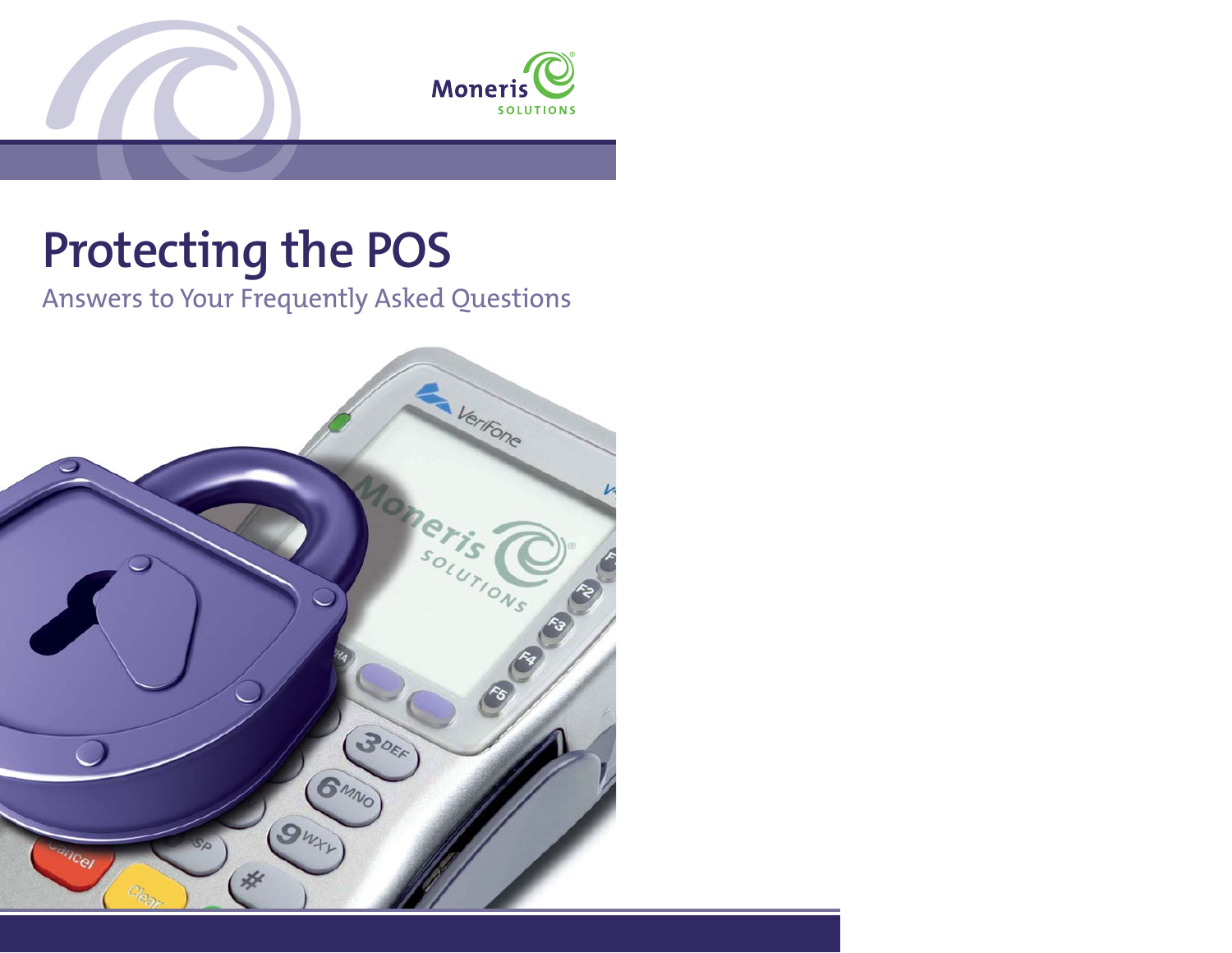

#### **PROTECTING THE POS**

| What is skimming?                                       | Skimming is the transfer of electronic data from<br>one magnetic stripe to another for fraudulent<br>purposes.                                                                                                                                                                                                                                           |
|---------------------------------------------------------|----------------------------------------------------------------------------------------------------------------------------------------------------------------------------------------------------------------------------------------------------------------------------------------------------------------------------------------------------------|
| Why are Point-Of-Sale<br>(POS) devices being<br>stolen? | POS devices are stolen, tampered and returned<br>to merchant locations with the intent to skim<br>or capture credit and/or debit card data which<br>is transferred to counterfeit cards.                                                                                                                                                                 |
| What is a decoy?                                        | A decoy is a device that resembles the merchant's<br>device. A decoy may be used to replace a stolen<br>device in attempt to provide the merchant with<br>a false sense of security and often does not show<br>the correct serial number. Once the tamper<br>is complete, the fraudster returns to install the<br>tampered device and removes the decoy. |
| What do the fraudsters<br>do with card data?            | The magnetic stripe card data is transferred<br>to a counterfeit card which is used to make<br>unauthorized purchases or to withdraw funds<br>from cardholder bank accounts.                                                                                                                                                                             |



#### What is Moneris<sup>®</sup> doing to address fraud?

Who is responsible for protecting the Point-Of-Sale (POS) device?

Why should I protect my Point-Of-Sale (POS)?

How can I protect my Point-Of-Sale (POS)?



Moneris takes fraud seriously. We work closely with law enforcement and our industry partners, including Interac♦ , Visa® and MasterCard† to provide education on fraudulent activity in attempt to reduce losses. We are leaders in the industry as a result of our fraud awareness training and the presentations on Industry Best Practices we deliver at seminars and conferences. We provide educational materials and contact information for vendors that specialize in security solutions for protecting Point-Of-Sale devices.

Our merchants are responsible for protecting their POS devices. We recommend all POS devices be treated like cash.

By protecting the POS device, you are protecting customer card data. The negative impact on a merchant's reputation or brand (due to card compromises) can be significant and may impact the merchant's profitability.

Moneris recommends a layered approach to fraud prevention as no single solution is sufficient to prevent fraud.

Devices can be protected by tethers (steel cable) or secure stands. In addition, we suggest the use of security seals in conjunction with a number of industry accepted best practices (e.g. daily integrity checks, audits of device serial numbers, video cameras, and employee hiring practices).

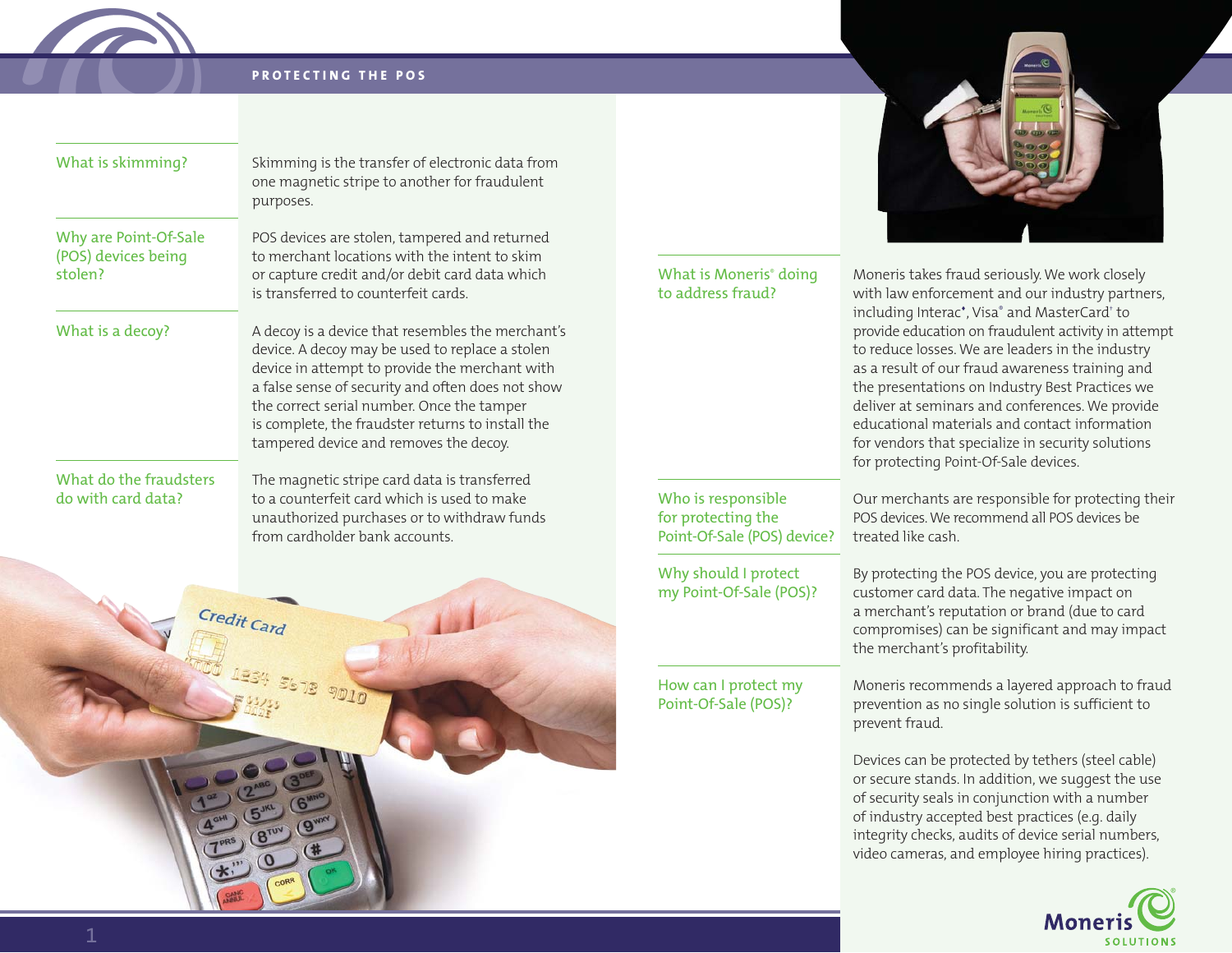#### **PROTECTING THE POS**

#### What are the benefits of using a Secure Stand, Tether and Security Seal?



**Stand:** The stand is secured to the counter and is locked down to keep the device in place.

**Tether:** The tether provides more flexibility than a stand and allows the device to be handed to a cardholder to enter their PIN and the POS to be stored under the counter, out of sight when not in use. When using a tether, the device can be easily inspected for the recommended integrity checks and serial number validation. In the event the cable is cut during the theft of a device, the fraudster is less likely to return to install the tamper as the cable will not be intact.

**Security Seals:** Security seals provide an added layer of security. The seals should be placed over seams (where the front and back cover meet) or over an access entry point. Any cuts through the seal or removal of the seal indicate the device may have been tampered with. Some seals also have a security feature that imprints "VOID" on the device if the seal has been removed.

What do I do when my device is stolen?

If I rent my POS devices, am I responsible for the replacement cost when it is stolen?

What is the cost of a Secure Stand and Tether?

Where can I purchase a Secure Stand or Tether?

Merchants are required to immediately report the theft of a POS device to Moneris and the local authorities.

Yes. Please refer to the terms of the Moneris merchant agreement regarding equipment rented from Moneris.

The cost of a secure stand and tether vary depending on vendor, device type and volume ordered.

A list of device security vendors is available on our website at **moneris.com**.



Will a Stand, Tether or Seal prevent my POS device from being stolen or tampered?

#### What kind of activity should I consider to be suspicious?

No security solution will completely address this issue. By protecting your POS device, you can help reduce the likelihood of fraud. We recommend a layered approach which encompasses both physical security solutions and process related best practices.

Some examples of suspicious activity include: individuals loitering near an unattended device, individuals placing large items on the counter to block an employee's ability to see the device or individuals that ensure they are your last customer of the day and your first customer the following morning (in some cases to return goods they have purchased). The latter technique is to steal the device at the end of the day, leave a decoy, and return the tampered device the next day.

- Are there things I should look for that should cause me to suspect that my device may be tampered?
	- if the serial number of the device is not part of your inventory
	- if the device is no longer secure in the stand (screws missing or loose)
	- if security seals are peeled back, cut or have been removed
	- if the tether or cable has been cut

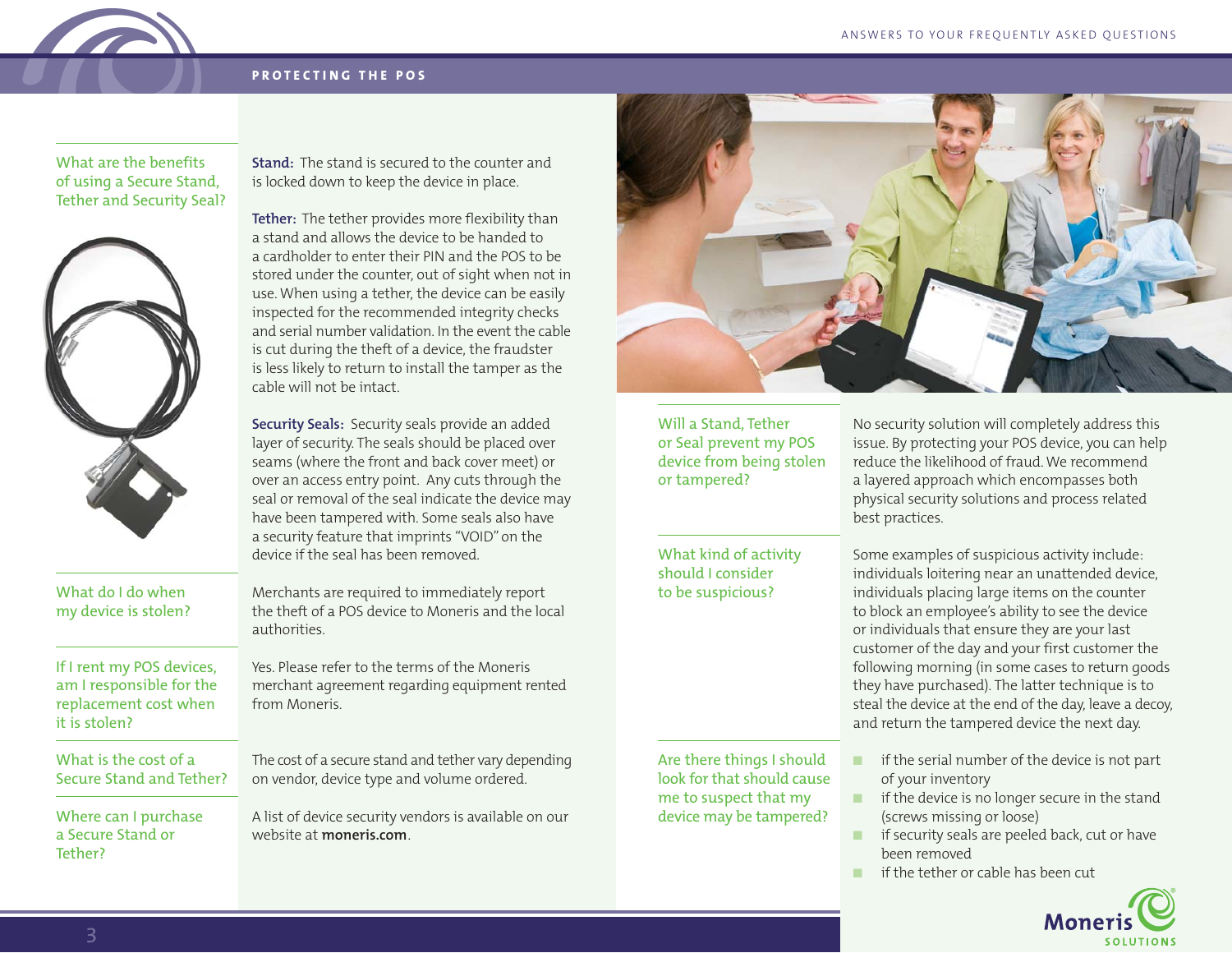#### **PROTECTING THE POS**



#### How can I be sure that my device has been tampered?

What happens when my device has been tampered?

Will my customers find out their debit or credit card was compromised at my place of business?

What is my responsibility regarding the skimming incident and the compromised cards?

Should I contact the police regarding my device theft or tamper? Only a certified technician can confirm that a device has been tampered.

In most cases Moneris will send an investigator to your location. The investigator will gather information and evidence relating to the fraud and provide recommendations regarding potential further enhancements to device security.

Moneris does not disclose this information (unless otherwise required to so in accordance with applicable laws), however, in some instances cardholders may talk to each other and determine the location. There have been instances of compromises reported by the media.

The merchant is responsible for fully cooperating with Moneris (or its representative(s)) during the skimming investigation and to make every effort to prevent repeat occurrences.

Yes. A police report should be filed for a device theft or a tamper.

What should I do when someone wants to inspect, remove or perform work on my Point-of-sale device?

Should I consider upgrading to a more secure device?

Are the newest POS devices being deployed by Moneris tamper proof ?

What best practices can I put in place to deter skimming activity?

Where can I get more information about industry best practices?

Only authorized persons are to perform work on your device. Moneris will always make contact with the location or the head office prior to attending the place of business. Our technicians and investigators will have Moneris identification available. Do not hesitate to telephone our contact centre to validate they are a Moneris employee.

If you have not upgraded your Point-Of-Sale equipment to a device that can process chip cards, please contact our sales team at **1-866-421-1667** to discuss your needs. Upgrading to a new device will not prevent skimming. A layered approach to device security is your best defence against this fraudulent activity.

Point-Of-Sale devices are tamper resistant, not tamper proof. Devices deployed by Moneris are certified to industry standards and contain tamper resistant security features.

- Educate yourself and your staff about skimming.
- Know your point of sale equipment and recognize any changes.
- Maintain care and control of your card processing equipment.
- Ensure a layered approach to point of sale devices security.
- Install video security cameras (90 days storage).
- Consider a monitored alarm system (when applicable).
- Establish good hiring practices (security, credit and reference checks).

Visit **moneris.com/fraud** to review Interac's Protect Your PinPad Toolkit and download information regarding a Law Enforcement initiative called Project Protect.